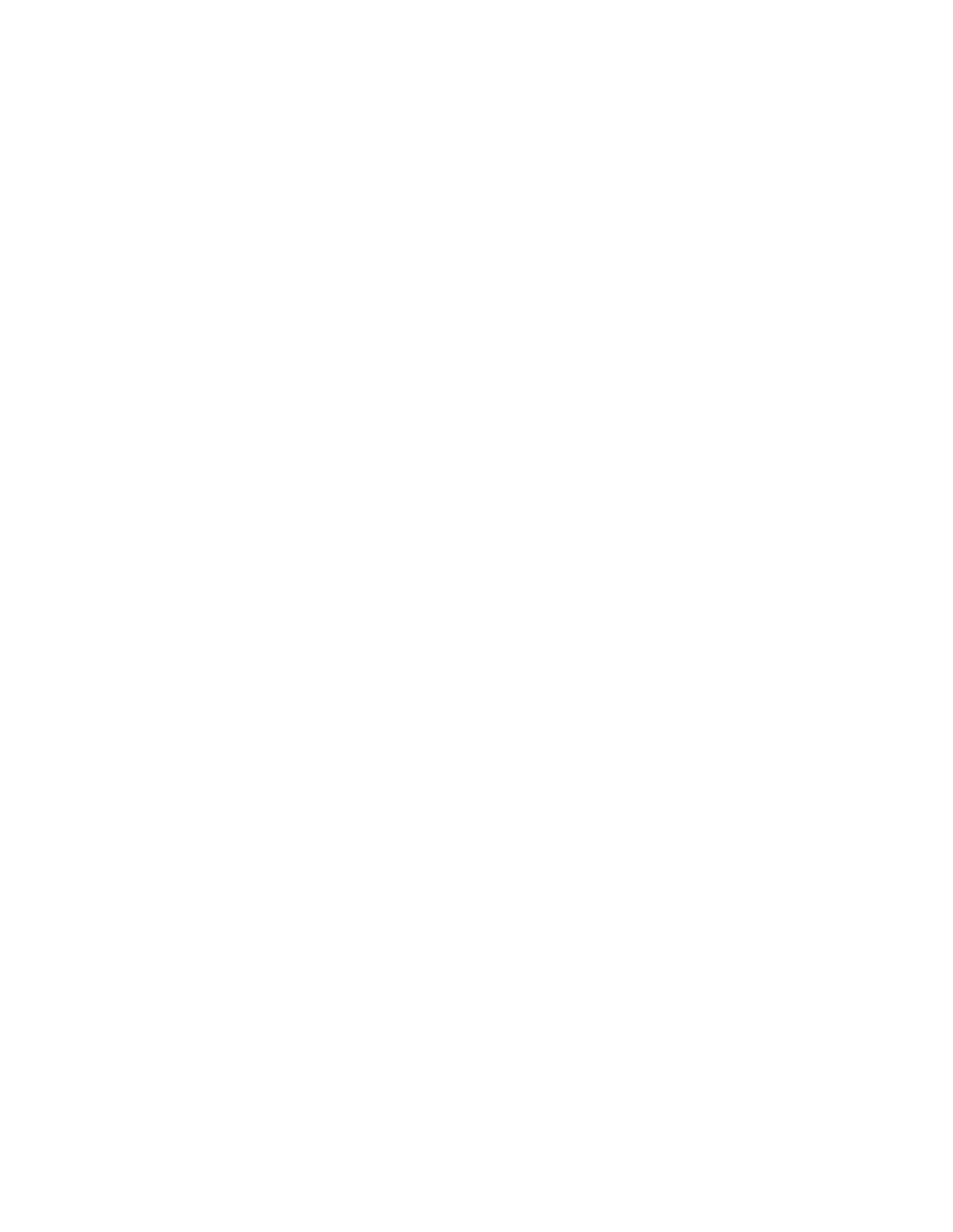## **EXECUTIVE SUMMARY**

In the spring of 2006, Sanborn was contracted by the USGS to execute a LiDAR (Light Detection and Ranging) survey campaign in the state of Washington. LiDAR data in the form of 3-dimensional positions of a dense set of mass points was collected for the 1735 square miles of western Whatcom and Skagit Counties. This data was used in the development of the bare-earth-classified elevation point data sets.

The Leica ALS-50 (Airborne Laser Terrain Mapping) and the Optech 2050 LiDAR systems were used to collect data for the whole survey campaign. The LiDAR system is calibrated by conducting flight passes over a known ground surface before and after each LiDAR mission. During final data processing, the calibration parameters are inserted into post-processing software.

Six airborne GPS (Global Positioning System) base stations were used in this project. A new point was set at the Skagit Regional Airport (501). The other base stations were set up at National Geodetic Survey (NGS) markers. NGS Monument 701 – PID: TR2747, located at the Skagit Regional Bay View Airport and 702 – PID: TQ0548, located northeast of Marblemount. The other existing NGS monuments used in the network point 901 – PID: TR0036, located near the town of Bellingham, point 902 – PID: TR0222, located northwest of Mount Vernon, and lastly point 903 – PID: TR0023, located in the town of Lyman were tied to the other three points to create a GPS survey network. The coordinates of these stations were checked against each other with the three dimensional GPS baseline created at the airborne support set up and determined to be within project specifications.

The acquired LiDAR data was processed to obtain first and last return point data. The last return data was further filtered to yield a LiDAR surface representing the bare earth.

The contents of this report summarize the methods used to establish the base station coordinate check, perform the LiDAR data collection and post-processing as well as the results of these methods.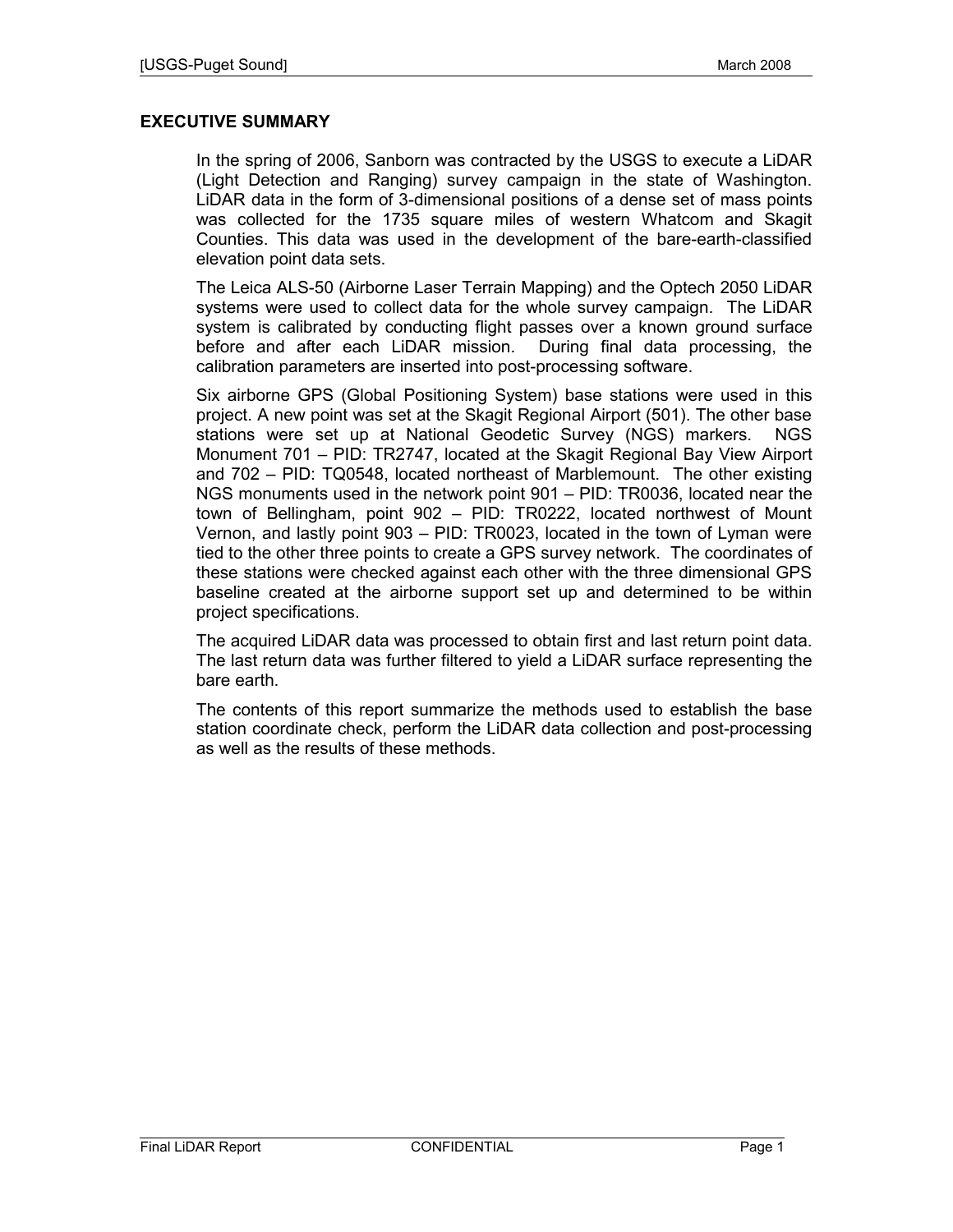## TABLE OF CONTENTS

# **LIST OF TABLES**

| TABLE 1: PROJECT SPECIFICATIONS AND DELIVERABLE COORDINATE AND DATUM |  |
|----------------------------------------------------------------------|--|
|                                                                      |  |
|                                                                      |  |
| TABLE 3: COLLECTION DATES, TIMES, AVERAGE PER FLIGHT COLLECTION      |  |
|                                                                      |  |
|                                                                      |  |
|                                                                      |  |
|                                                                      |  |
|                                                                      |  |
|                                                                      |  |
|                                                                      |  |
|                                                                      |  |

**LIST OF FIGURES**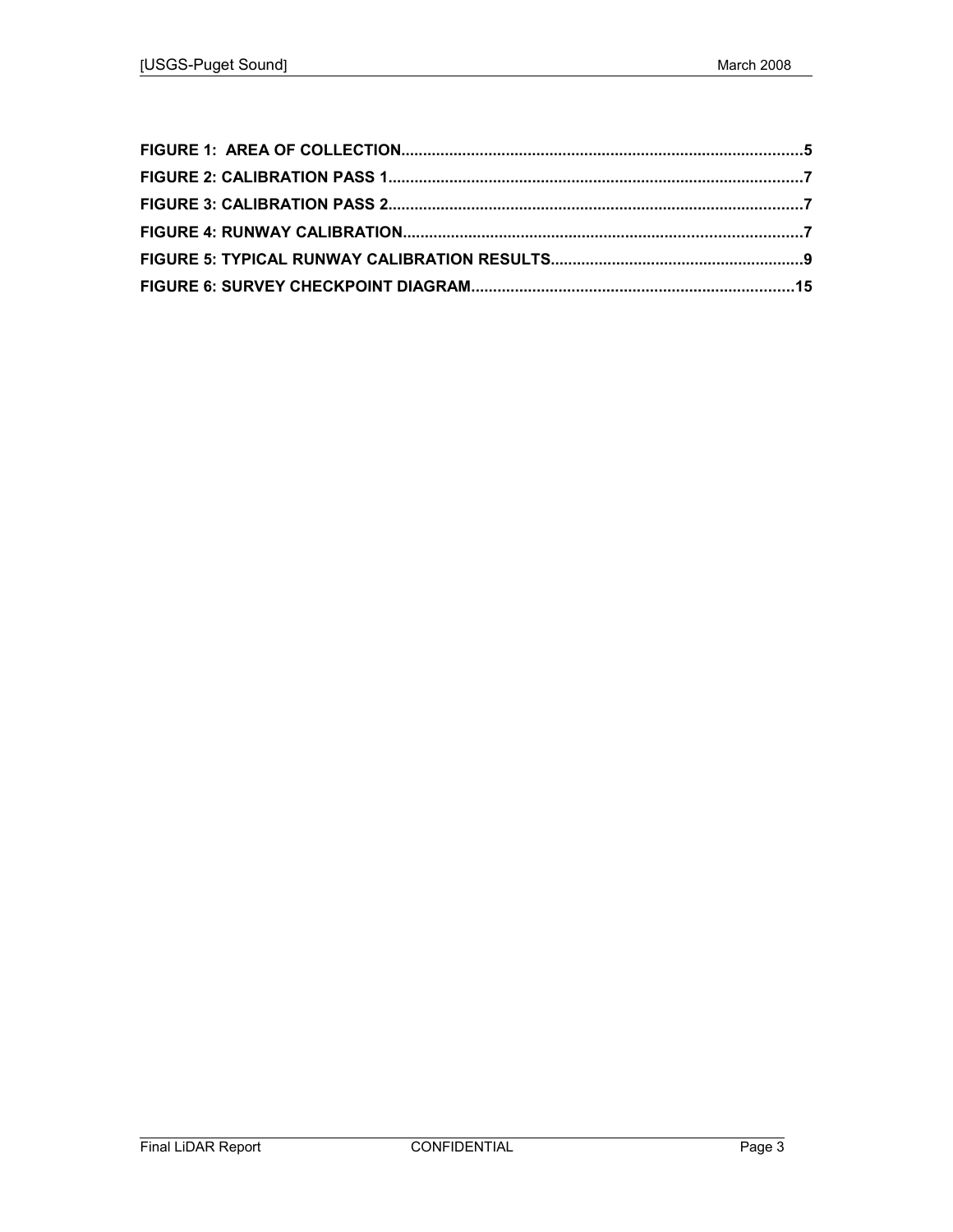## <span id="page-5-0"></span>**1 INTRODUCTION**

This report contains the technical write-up of the USGS LiDAR campaign, including system calibration techniques, the establishment of base stations by a differential GPS network survey, and the collection and post-processing of the LiDAR data.

## **1.1 Contact Information**

## *Questions regarding the technical aspects of this report should be addressed to:*

Sanborn 1935 Jamboree Drive, Suite 100 Colorado Springs, CO 80920

Attention: ---------- Andy Lucero (Project Manager) ------- Jamie Young (General Manager) Telephone: ------- 1–719-593-0093 FAX: --------------- 1–719-528-5093 email:--------------- [jyoung@sanborn.com](mailto:jyoung@sanborn.com)

## **1.2 Purpose of the LiDAR Acquisition**

This LiDAR operation was designed to provide a highly detailed ground surface dataset to be used for the development of topographic, contour mapping and hydraulic modeling

## **1.3 Project Location**

Puget Sound, Washington. See Figure 1.

## **1.4 Project Scope, Specifications and Time Line**

The spring of 2006 LiDAR Flight Acquisition required the collection of 1735 square miles collected at a nominal point spacing of 1.4 meters and based on the Sanborn FEMA compliant LiDAR product specification. See Table 1.

## **Table 1: Project Specifications and Deliverable Coordinate and Datum Systems**

| Area (sq. mi)                           | 1735                  | <b>Product</b><br>type                    | Fema(F) | Projection                                          | Washington<br><b>State Plane</b> |
|-----------------------------------------|-----------------------|-------------------------------------------|---------|-----------------------------------------------------|----------------------------------|
| <b>Vertical</b><br><b>Accuracy (CM)</b> | Bare Earth<br>18.5(F) | <b>Check</b><br><b>Points</b><br>required | Yes     | Horizontal<br><b>Datum Vertical</b><br><b>Datum</b> | <b>NAD 83</b><br>NAVD 88         |
| <b>Horizontal</b><br>accuracy (M)       | 1 meter $(F)$         | <b>Number</b><br><b>Collected</b>         | 45      | <b>Units</b>                                        | <b>US Survey</b><br>Ft           |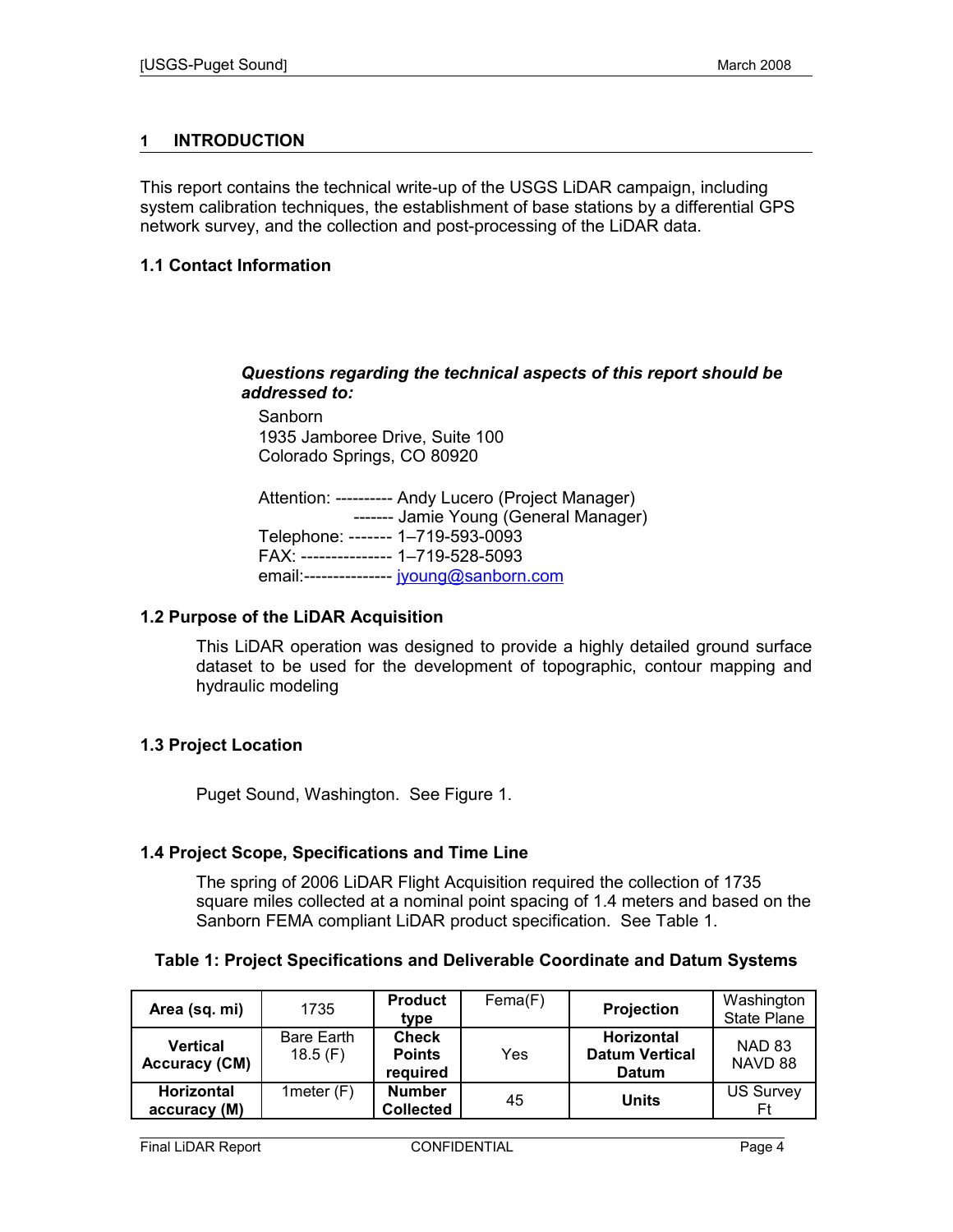

**Figure 1: Area of Collection**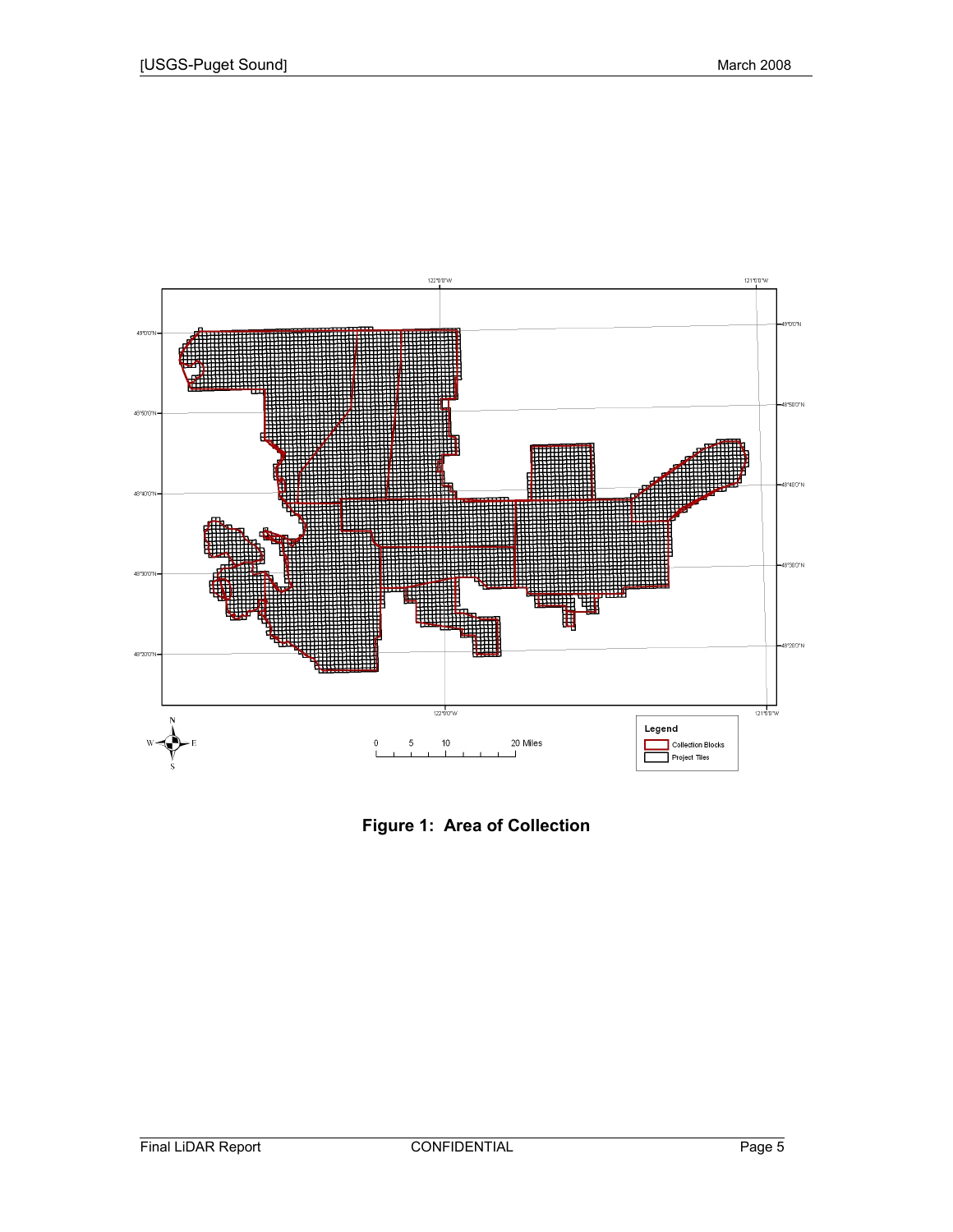## <span id="page-7-0"></span>**2 OVERALL LiDAR SYSTEM CALIBRATION**

#### **2.1 Introduction**

LiDAR calibrations are performed to determine and therefore eliminate systematic biases that occur within the hardware of the Leica ALS-50 and Optech 2050 systems. Once the biases are determined they can be modeled out. The systematic biases are corrected for include scale, roll, and pitch.

The following procedures are intended to prevent operational errors in the field and office work, and are designed to detect inconsistencies. The emphasis is not only on the quality control (QC) aspects, but also on the documentation, i.e., on the quality assurance (QA).

## **2.2 Calibration Procedures**

Sanborn performs two types of calibrations on its LiDAR system. The first is a building calibration, and it is done any time the LiDAR system has been moved from one plane to another. New calibration parameters are computed and compared with previous calibration runs. If there is any change, the new values are updated internally or during the LiDAR post-processing. These values are applied to all data collected with this plane/ALS-50 or ALTM Optech 2050 systems configuration.

Once final processing calibration parameters are established from the building data, a precisely-surveyed surface is observed with the LiDAR system to check for stability in the system. This is done several times during each mission. An average of the systematic biases are applied on a per mission basis.

## **2.3 Building Calibration**

Whenever the ALS-50 and Optech 2050 systems are moved to a new aircraft, a building calibration is performed. The rooftop of a large, flat, rectangular building is surveyed on the ground using conventional survey methods, and used as the LiDAR calibration target. The aircraft flies several specified passes over the building with the ALS-50 and Optech 2050 systems set first in scan mode, then in profile mode, and finally in both scan and profile modes with the scan angle set to zero degrees.

Figure 2 shows a pass over the center of the building. The purpose of this pass is to identify a systematic bias in the scale of the system.

Figure 3 demonstrates a pass along a distinct edge of the building to verify the roll compensation performed by the Inertial Navigation System, INS.

Additionally, a pass is made in profile mode across the middle of the building to compensate for any bias in pitch.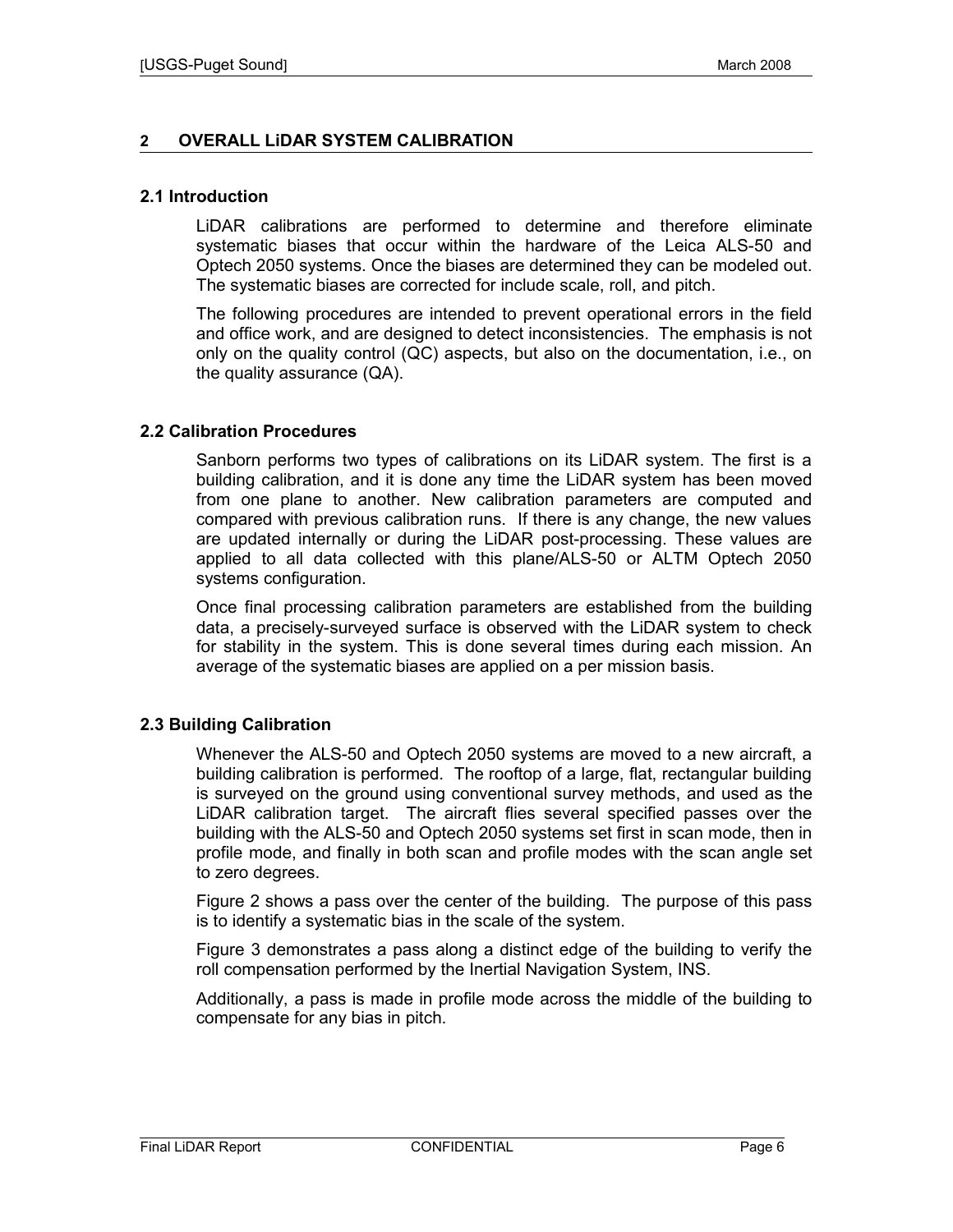



## **2.4 Runway Calibration, System Performance Validation**

An active asphalt runway was precisely-surveyed at the Skagit Regional Airport using kinematic GPS survey techniques (accuracy: ±3cm at 1σ, along each coordinate axis) to establish an accurate digital terrain model of the runway surface. The LiDAR system is flown at right angles over the runway several times and residuals are generated from the processed data. Figure 4 shows a typical pass over the runway surface.

Approximately 25,000 LiDAR points are observed with each pass. These points are "draped" over the runway surface's Triangular Irregular Network, TIN, to compute vertical residuals for every data point. The residuals are analyzed with respect to the location along the runway to identify the level of noise and system biases.



**Figure 4: Runway Calibration**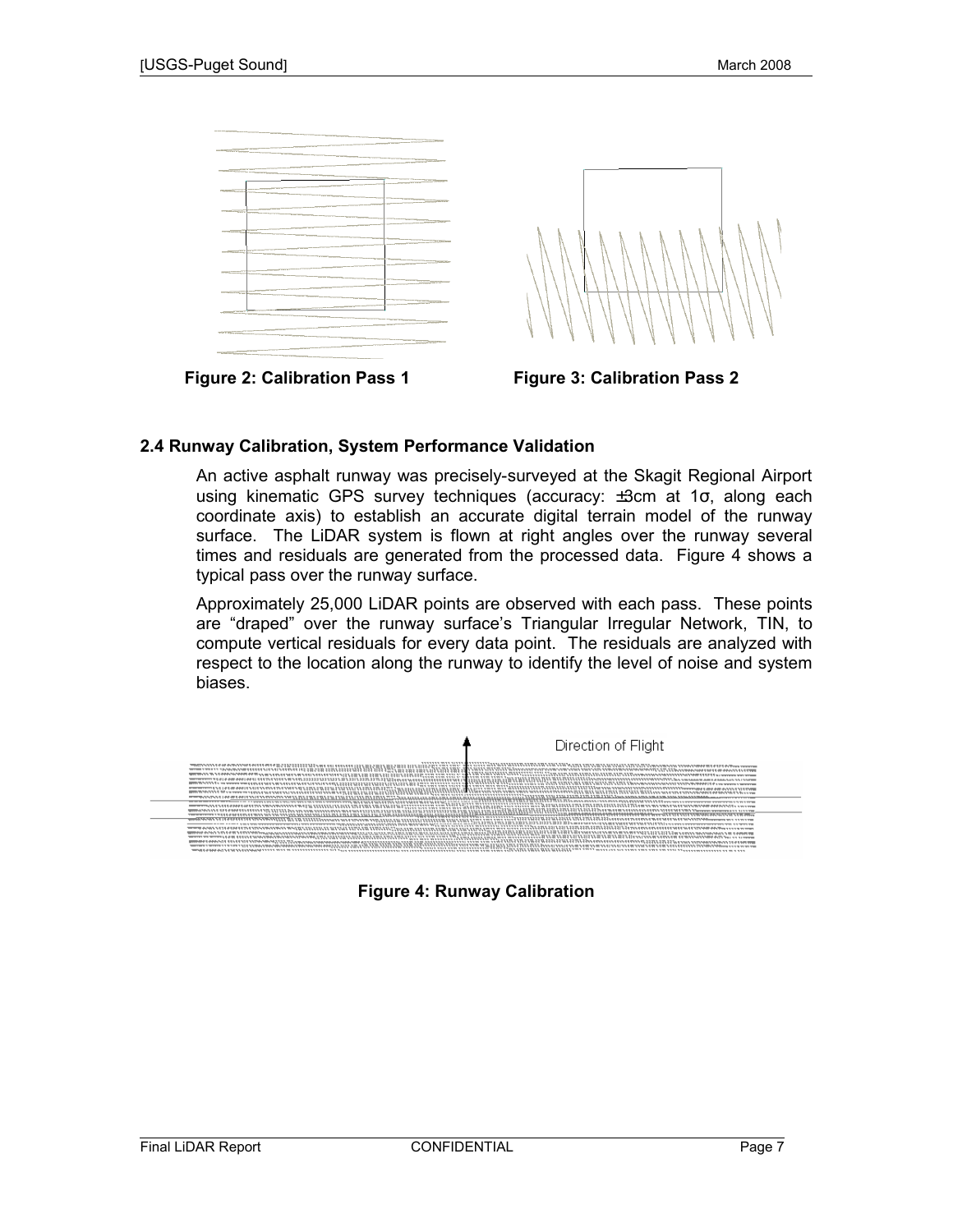## <span id="page-9-0"></span>**3 RUNWAY CALIBRATION, SYSTEM PERFORMANCE VALIDATION**

#### **3.1 Overall Calibration Results**

The LiDAR data captured over the building is used to determine whether there have been any changes to the alignment of the Inertial Measurement Unit, IMU, with respect to the laser system. The parameters are designed to eliminate systematic biases within certain system parameters.

The runway over-flights are intended to be a quality check on the calibration and to identify any system irregularities and the overall noise. IMU misalignments and internal system calibration parameters are verified by comparing the collected LiDAR points with the runway surface.

Figure 5 shows the typical results of a runway over-flight analysis. The X-axis represents the position along the runway. The overall statistics from this analysis provides evidence of the overall random noise in the data (typically, 7 cm standard deviation – an unbiased estimator, and 8 cm RMS which includes any biases) and indicates that the system is performing within specifications. As described in later sections of this report, this analysis will identify any peculiarities within the data along with mirror-angle scale errors (identified as a "smile" or "frown" in the data band) or roll biases.



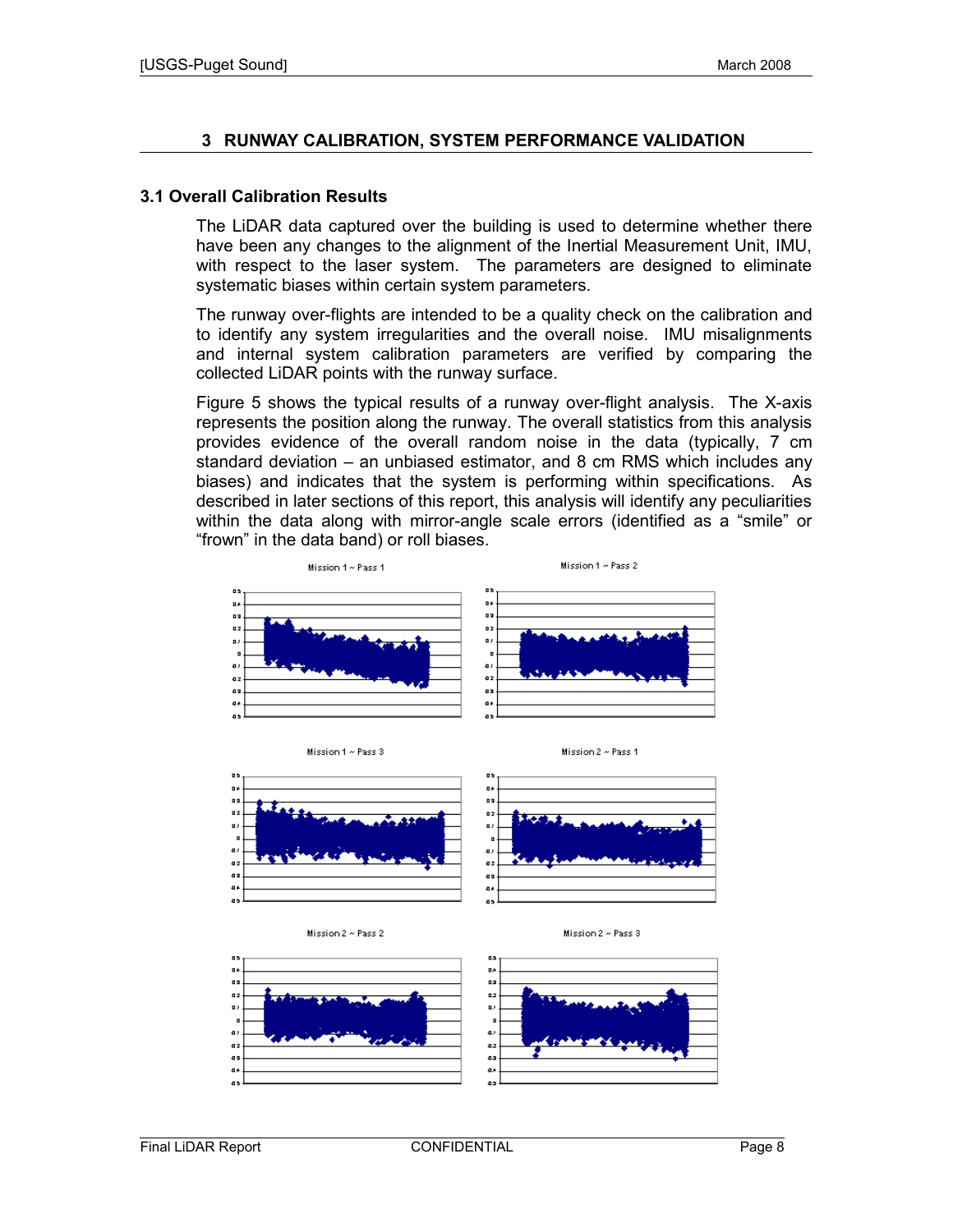# **Figure 5: Typical Runway Calibration Results**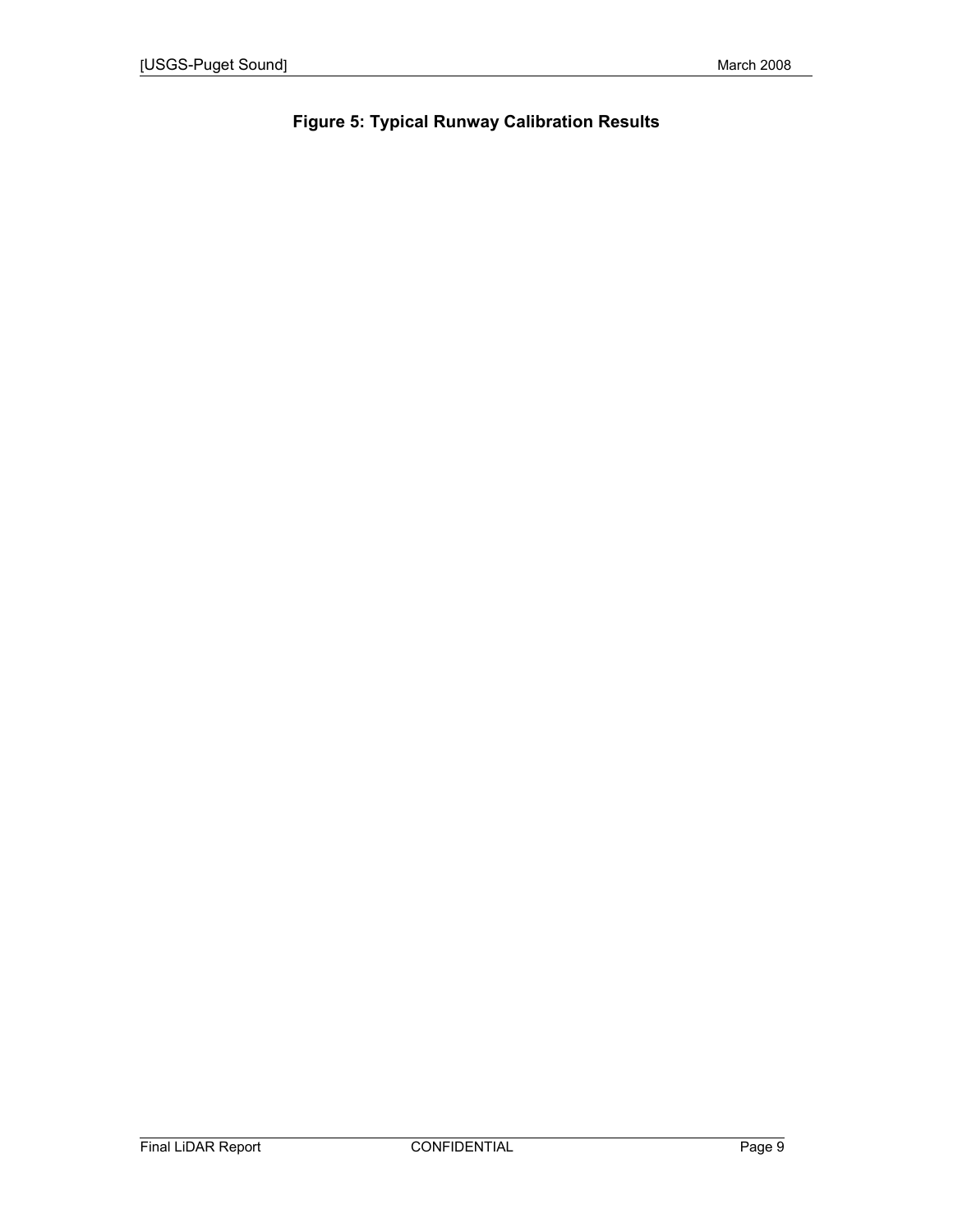## <span id="page-11-0"></span>**4 ACQUISITION AND PROCESSING PROCEDURES**

#### **4.1 Introduction**

This section addresses LiDAR system, flight reporting and data acquisition methodology used during the collection of the Puget Sound campaign. Although Sanborn conducts all LiDAR with the same rigorous and strict procedures and processes, all LiDAR collections are unique.

#### **4.2 Field Work Procedures**

A minimum of two GPS base stations were set up, with one receiver located at the airport, and the secondary GPS receiver placed at a survey control point within the project area or within the required baseline specifications of the project. The base station distances are where set for 20 km baseline and did not exceed 40 kilometers in all cases.

Pre-flight checks such as cleaning the sensor head glass are performed. A five minute INS initialization is conducted on the ground, with the engines running, prior to flight, to establish fine-alignment of the INS. GPS ambiguities are resolved by flying within forty kilometers of the base stations.

The flight missions were typically four or five hours in duration including runway calibration flights flown at the beginning and the end of each mission. During the data collection, the operator recorded information on log sheets which includes weather conditions, LiDAR operation parameters, and flight line statistics. Near the end of the mission GPS ambiguities are again resolved by flying within ten kilometers of the base stations, to aid in post-processing.

Table 2 shows the planned LiDAR acquisition parameters for both sensors with a flying height of 1,500 and 1200 meters above ground level (AGL) on a mission to mission basis, respectively. Table 3 shows the flight missions statistics of dates, times, laser settings, and PDOP values.

## **Table 2: LiDAR Acquisition Parameters**

#### **Leica sensor Collection (Low Relief Collection)**

| <b>Average Altitude</b>      | 1,500 Meters AGL |  |  |  |  |
|------------------------------|------------------|--|--|--|--|
| <b>Airspeed</b>              | $~120$ Knots     |  |  |  |  |
| <b>Scan Frequency</b>        | 36 Hertz         |  |  |  |  |
| <b>Scan Width Half Angle</b> | 20 Degrees       |  |  |  |  |
| <b>Pulse Rate</b>            | 60000 Hertz      |  |  |  |  |
| Overlap                      | 30%              |  |  |  |  |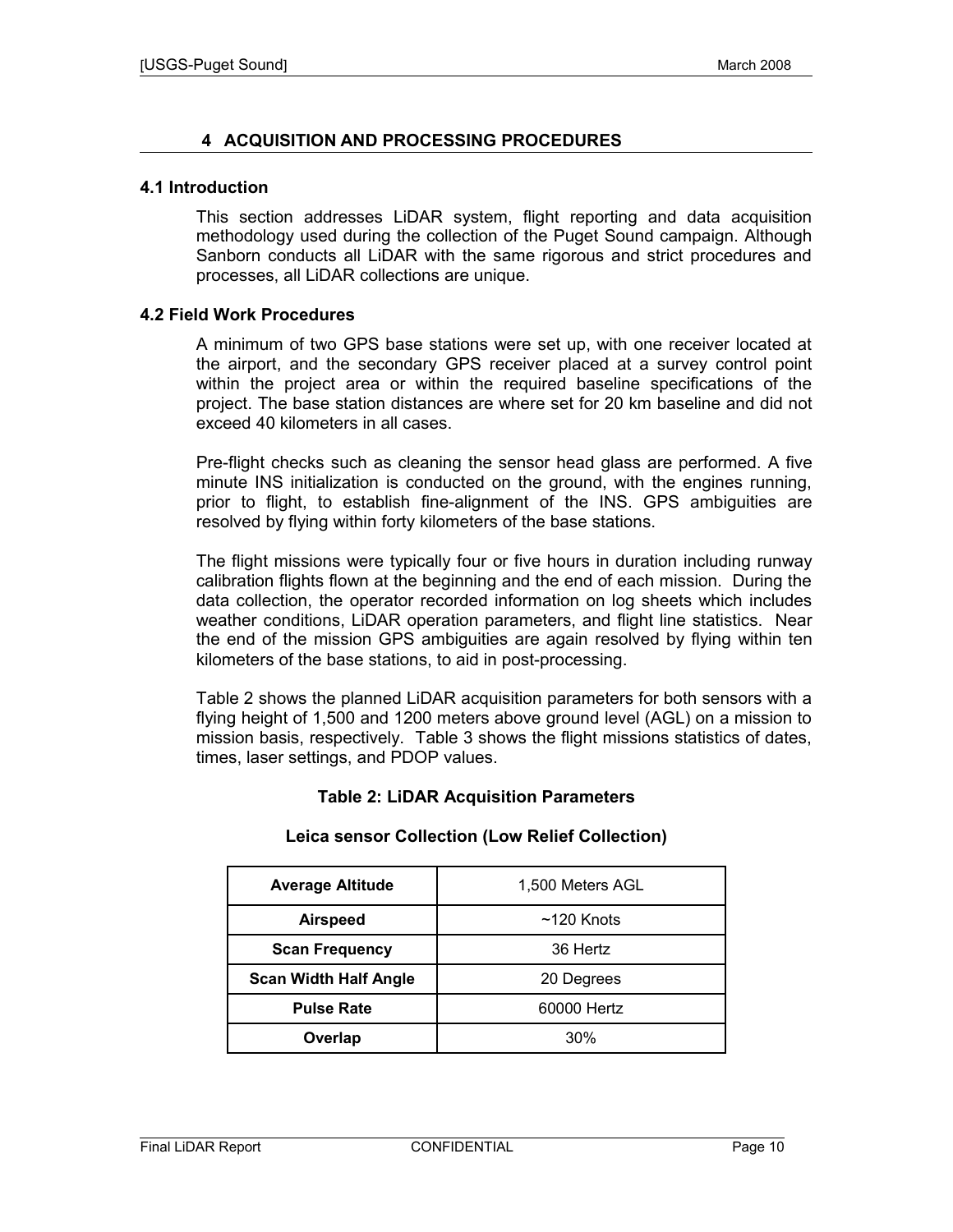| <b>Average Altitude</b>      | 1,500 Meters AGL |  |  |  |  |
|------------------------------|------------------|--|--|--|--|
| <b>Airspeed</b>              | $~120$ Knots     |  |  |  |  |
| <b>Scan Frequency</b>        | 36 Hertz         |  |  |  |  |
| <b>Scan Width Half Angle</b> | 36 Degrees       |  |  |  |  |
| <b>Pulse Rate</b>            | 60000 Hertz      |  |  |  |  |
| Overlap                      | 44-60%           |  |  |  |  |

## **Leica Sensor (High Relief Collection)**

## **Optech 2050 (High and Low Relief Collection )**

| <b>Average Altitude</b>      | 1,200 Meters AGL |  |  |  |  |
|------------------------------|------------------|--|--|--|--|
| <b>Airspeed</b>              | $~120$ Knots     |  |  |  |  |
| <b>Scan Frequency</b>        | 30 Hertz         |  |  |  |  |
| <b>Scan Width Half Angle</b> | 40 Degrees       |  |  |  |  |
| <b>Pulse Rate</b>            | 50000 Hertz      |  |  |  |  |
| Overlap                      | 30-50%           |  |  |  |  |

Preliminary data processing was performed in the field immediately following the missions for quality control of GPS data and to ensure sufficient overlap between flight lines. However thorough our field processing may have been, the final data processing completed in the Colorado Springs office yielded problems. There were areas of data voids between flight lines and several tiles in the southeastern area of the project where no data was collected. Due to the dense tree canopy and vegetation in the area, there were also areas of the project that appeared to have data voids. However, this is not the case. In these areas, the laser was unable to reach the ground and therefore, the data lacks bare earth classification.

#### **Table 3: Collection Dates, Times, Average Per Flight Collection Parameters and PDOP**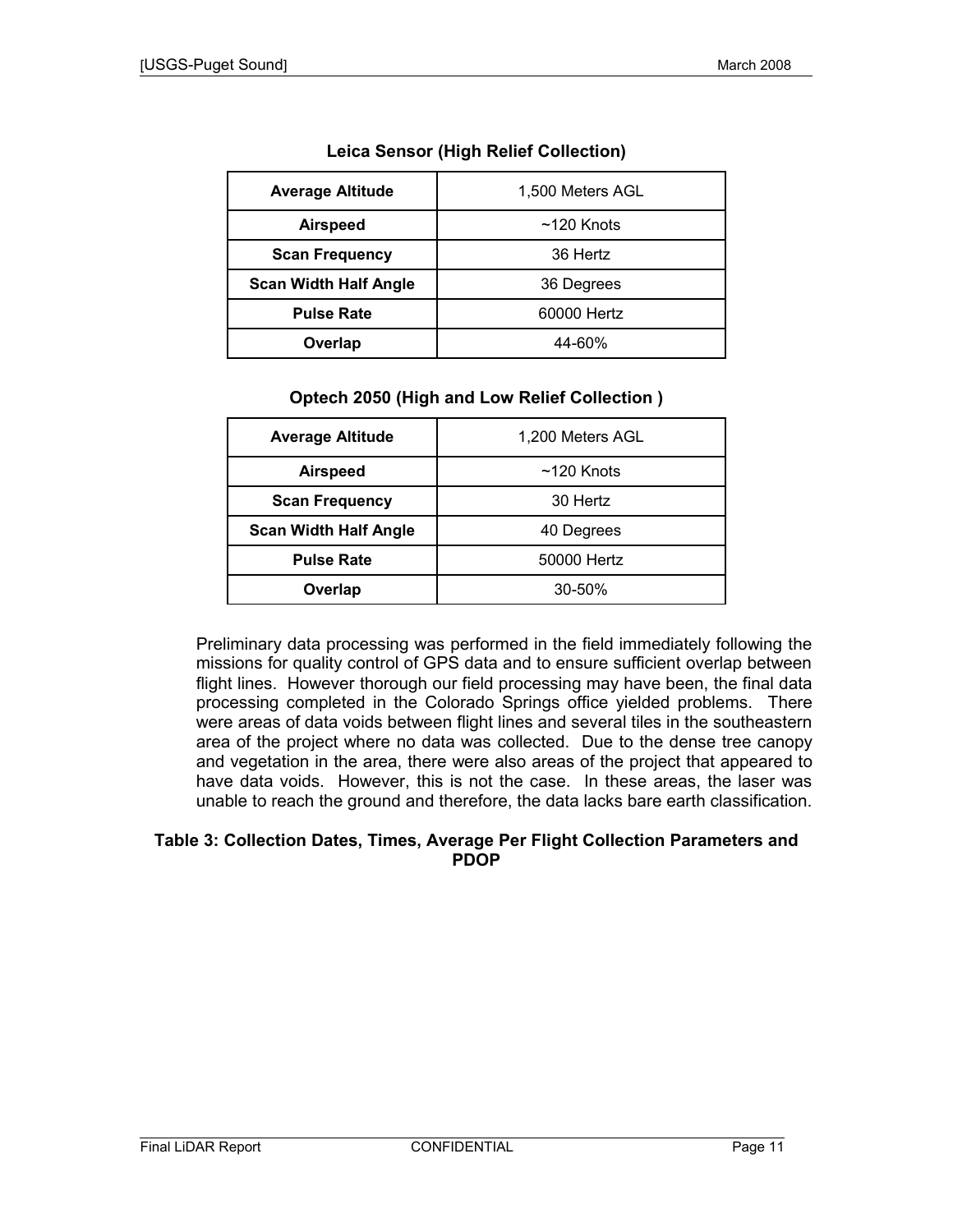| <b>Mission</b>     | <b>Date</b>   | <b>Start</b>       | End         | <b>Altitude</b> | <b>Airspeed</b> | Scan       | <b>Scan</b>     | <b>Pulse</b> | <b>PDOP</b>      |
|--------------------|---------------|--------------------|-------------|-----------------|-----------------|------------|-----------------|--------------|------------------|
|                    |               | <b>Time</b>        | <b>Time</b> | (m)             | (Knots)         | Angle      | Rate            | Rate         |                  |
| 123a               | May 3         | 22:44              | 01:55       | 1500            | 120             | $40^\circ$ | 36              | 60000        | 1.2              |
| 124a               | May 4         | 16:58              | 19:40       | 1500            | 120             | $40^\circ$ | 36              | 60000        | 0.9              |
| 124b               | May 4         | 23:06              | 2:03        | 1500            | 120             | $40^\circ$ | 36              | 60000        | 1.2              |
| 125a               | May 5         | 16:40              | 19:09       | 1500            | 120             | $40^\circ$ | 36              | 60000        | 1.0              |
| 125b               | May 5         | 00:18              | 02:08       | 1500            | 120             | $40^\circ$ | 36              | 60000        | 1.2              |
| 128a               | May 8         | 19:30              | 21:36       | 1500            | 120             | $40^\circ$ | 36              | 60000        | 1.8              |
| 129a               | May 9         | 14:15              | 19:38       | 1500            | 120             | $40^\circ$ | 36              | 60000        | 1.7              |
| 129b               | May 9         | 15:31              | 18:42       | 1500            | 120             | $40^\circ$ | 36              | 60000        | 1.0              |
| 129c               | May 9         | 22:28              | 01:39       | 1500            | 120             | $40^\circ$ | 36              | 60000        | $\overline{1.3}$ |
| 130a               | <b>May 10</b> | 16:01              | 20:00       | 1500            | 120             | $40^\circ$ | 36              | 60000        | 1.7              |
| <b>130b</b>        | <b>May 10</b> | 16:10              | 17:45       | 1500            | 120             | $40^\circ$ | 36              | 60000        | 1.5              |
| 135a               | <b>May 15</b> | 18:51              | 22:56       | 1500            | 120             | $40^\circ$ | 36              | 60000        | 1.6              |
| 136a               | <b>May 16</b> | 16:00              | 19:40       | 1500            | 120             | $40^\circ$ | 36              | 60000        | 1.4              |
| 136b               | <b>May 16</b> | $\overline{2}1:47$ | 01:15       | 1500            | 120             | $40^\circ$ | 36              | 60000        | 1.5              |
| 137a               | May 17        | 15:33              | 19:30       | 1500            | 120             | $40^\circ$ | 36              | 60000        | 1.6              |
| 138a               | <b>May 18</b> | 18:36              | 22:08       | 1500            | 120             | $40^\circ$ | 36              | 60000        | 1.87             |
| 138b               | <b>May 18</b> | 00:19              | 03:05       | 1500            | 120             | $40^\circ$ | 36              | 60000        | 1.5              |
| 139a               | <b>May 19</b> | 16:00              | 19:04       | 1500            | 120             | $40^\circ$ | 36              | 60000        | 1.4              |
| 141a               | May 21        | 16:15              | 20:10       | 1500            | 120             | $40^\circ$ | 36              | 60000        | 1.6              |
| 172a               | June 21       | 04:32              | 09:35       | 1500            | 120             | $40^\circ$ | 36              | 60000        | 1.1              |
| 173a               | June 22       | 02:00              | 07:43       | 1500            | 120             | $40^\circ$ | 36              | 60000        | 1.2              |
| 175a               | June 24       | 0:15               | 3:37        | 1500            | 120             | $40^\circ$ | 36              | 60000        | 1.2              |
| 176a               | June 25       | 19:00              | 22:05       | 1500            | 120             | $40^\circ$ | 36              | 60000        | $\overline{1.1}$ |
| 239a               | Aug 27        | 23:00              | 1:35        | 1500            | 120             | $40^\circ$ | 36              | 60000        | 1.8              |
| 239b               | Aug 27        | 3:40               | 6:34        | 1500            | 120             | $40^\circ$ | $\overline{36}$ | 60000        | 1.8              |
| 240a               | Aug 28        | 22:17              | 1:48        | 1500            | 120             | $40^\circ$ | $\overline{36}$ | 60000        | $\overline{1.9}$ |
| 240b               | Aug 28        | 2:54               | 5:40        | 1500            | 120             | $40^\circ$ | 36              | 60000        | 1.9              |
| 243a               | Aug 31        | 17:57              | 21:35       | 1500            | 120             | $40^\circ$ | $\overline{36}$ | 60000        | 1.7              |
| 243b               | Aug 31        | 23:48              | 08:17       | 1500            | 120             | $40^\circ$ | $\overline{36}$ | 60000        | 1.8              |
| 244a               | Sept 1        | 19:33              | 20:40       | 1500            | 120             | $40^\circ$ | 36              | 60000        | 1.6              |
| 244b               | Sept 1        | 21:58              | 0:20        | 1500            | 120             | $40^\circ$ | $\overline{36}$ | 60000        | 1.8              |
| 245a               | Sept 2        | 17:12              | 20:53       | 1500            | 120             | $40^\circ$ | $\overline{36}$ | 60000        | 1.6              |
| 245b               | Sept 2        | 1:04               | 3:52        | 1500            | 120             | $40^\circ$ | 36              | 60000        | 1.9              |
| 246a               | Sept 3        | 19:35              | 23:19       | 1500            | 120             | $40^\circ$ | $\overline{36}$ | 60000        | 1.9              |
| $\overline{2}$ 46b | Sept 3        | 0:51               | 3:09        | 1500            | 120             | $40^\circ$ | $\overline{36}$ | 60000        | $\overline{1.8}$ |

## **4.3 Final LiDAR Processing**

Final post-processing of LiDAR data involves several steps. The airborne GPS data was post-processed using Waypoint's GravNAVTM software (version 7.5). A fixed-bias carrier phase solution was computed in both the forward and reverse chronological directions. The data was processed for both base stations and combined. In the event that the solution worsened as a result of the combination of both solutions the best of both solutions was used to yield more accurate data. LiDAR acquisition was limited to periods when the PDOP was less than 3.2.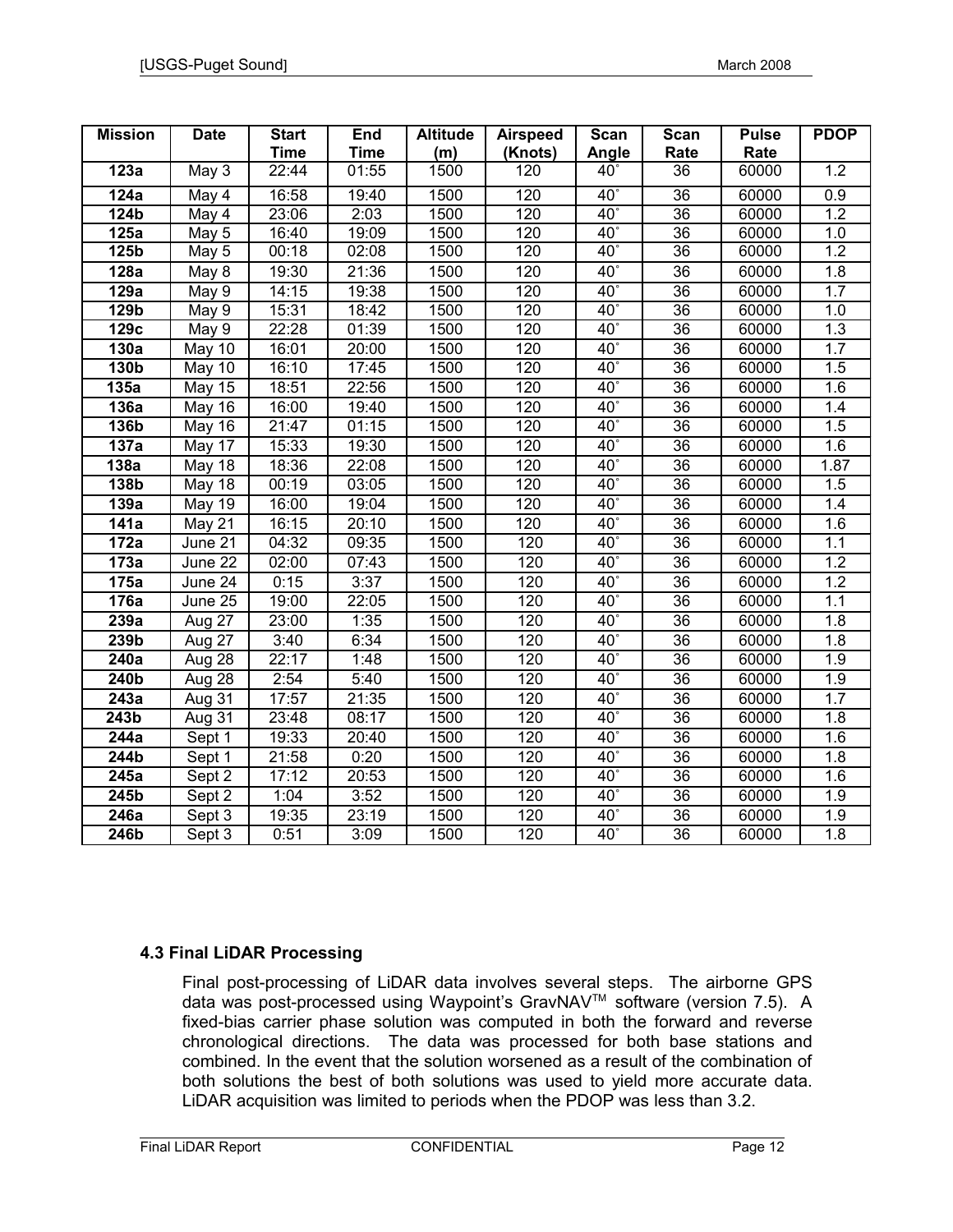The GPS trajectory was combined with the raw IMU data and post-processed using Applanix Inc.'s POSPROC (version 4.3) Kalman Filtering software. This results in a two-fold improvement in the attitude accuracies over the real-time INS data. The best estimated trajectory (BET) and refined attitude data are then reintroduced into the LEICA ALS post processor or REALM Survey Suite OPTECH to compute the laser point-positions. The trajectory is then combined with the attitude data and laser range measurements to produce the 3-dimensional coordinates of the mass points.

All return values are produced within ALS Post Processing software or REALM Survey Suite OPTECH software. The multi-return information minus the last return provides a useful depiction of the "canopy" within the project area. The last return is further processed to obtain the "Bare Earth Dataset" as a deliverable. All LiDAR data is processed using the binary LAS format 1.0 file format.

LiDAR filtering was accomplished using TerraSolid, TerraScan LiDAR processing and modeling software. The filtering process reclassifies all the data into classes with in the LAS formatted file based scheme set using the LAS format 1.0 specifications or by the client. Once the data is classified, the entire data set is reviewed and manually edited for anomalies that are outside the required guidelines of the product specification or contract guidelines, whichever apply. Table 4 indicates the required product specifications.

| <b>Accuracy of LiDAR Data</b><br>(H)                                         | 1 meter RMSE |
|------------------------------------------------------------------------------|--------------|
| <b>Accuracy of LiDAR data</b><br>in bare areas                               | 18.5 cm RMSE |
| <b>Accuracy of LiDAR data</b><br>in vegetated areas                          | 37 cm RMSE   |
| <b>Percent of artifacts</b><br>removed (terrain and<br>vegetation dependent) | 90%          |
| <b>Percent of all outliers</b><br>removed                                    | 95%          |
| <b>Percent of all vegetation</b><br>removed                                  | 95%          |
| <b>Percent of all buildings</b><br>removed                                   | 98%          |

## **Table 4: Processing Accuracies and Requirements**

The coordinate and datum transformations were then applied to the data set to reflect the required deliverable projection, coordinate and datum systems as provided in the contract. The final data is in State Plane Washington North Coordinate System with the horizontal and vertical units being in feet.

On some tiles, there were more second returns than first returns because with the system, the first return is the last return if only the first return is received. What this means is that if the electronics receive only one return it is the first return, but becomes the last return because it assumes it is the farthest thing hit, most likely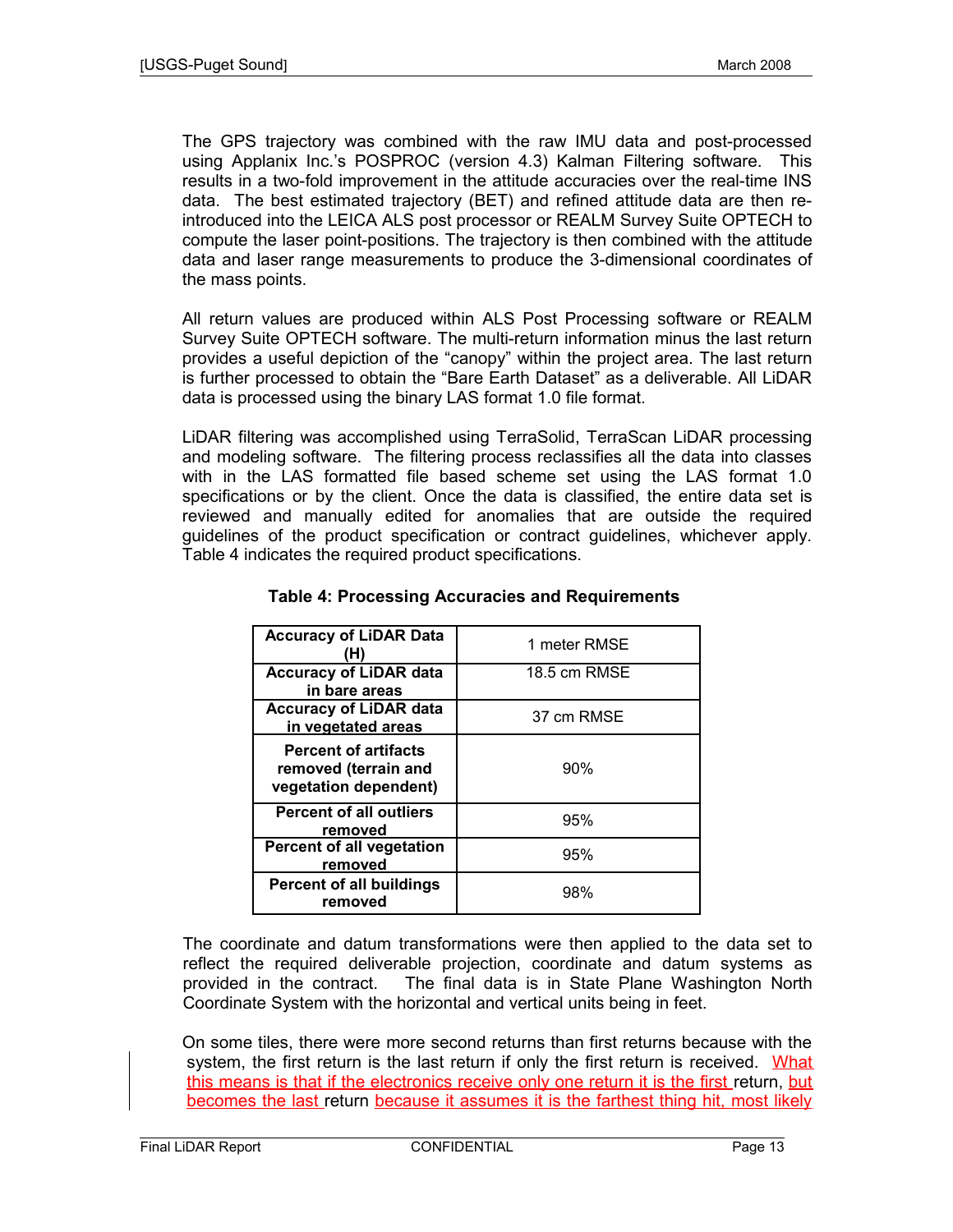the ground. Therefore, it becomes the last (second) return. This then heightens the possibility to better define the ground.

The client required deliverables were then generated. These included bare earth ASCII files in the form of comma delimited XYZIR, where "I" is intensity and "R" is return value. These files were created from the LAS files.

## **5 GROUND CONTROL AND ACCURACY ASSESSMENT**

## **5.1 Network Scope**

During the LiDAR campaign, the Sanborn field crew conducted a GPS field survey using Novatel DL4-Plus Survey Grade GPS receivers to establish final coordinates of the ground base stations for final processing of the base-remote GPS solutions. NGS points numbered 701 (PID: TR2747), 702 (PID: TQ0548), 901 (PID: TR0036), 902 (PID: TR0222), 903 (PID: TR0023) and one new point 501 set at Skagit Regional Airport were used for the LiDAR missions. The new 501 is located in the grassy area halfway up the abandoned taxi way. Each station was occupied for at least 45 minutes in order to obtain the best possible solution during baseline processing in the event that the baselines where not occupied during collection. In most cases the baselines between two points during collection where occupied between 2 and 8 hours depending on collection window. See Table 5 for station names, orders and constraints.

## **Table 5: NGS Control Constraints**

| Code | <b>NGS Station Name</b> | <b>PID</b> | Order | Constrain   |
|------|-------------------------|------------|-------|-------------|
| 901  | V 454                   | TR0036     | 1st   | Checkpoint  |
| 902  | POT TXY 3               | TR0222     | B     | Constrained |
| 903  | K 61                    | TR0023     | А     | Constrained |
| 701  | Bay View CBL 1140       | TR2747     | В     | Checkpoint  |
| 702  | GP 370209               | TQ0548     | А     | Constrained |

## **Horizontal**

## **Vertical**

| Code | <b>NGS Station Name</b> | PID    | Order   | Constrain   |
|------|-------------------------|--------|---------|-------------|
| 901  | V 454                   | TR0036 | $1 - 1$ | Constrained |
| 902  | POT TXY 3               | TR0222 | $1 - 1$ | Constrained |
| 903  | K 61                    | TR0023 | $1 - 1$ | Constrained |

## **5.2 Data Processing and Network Adjustment**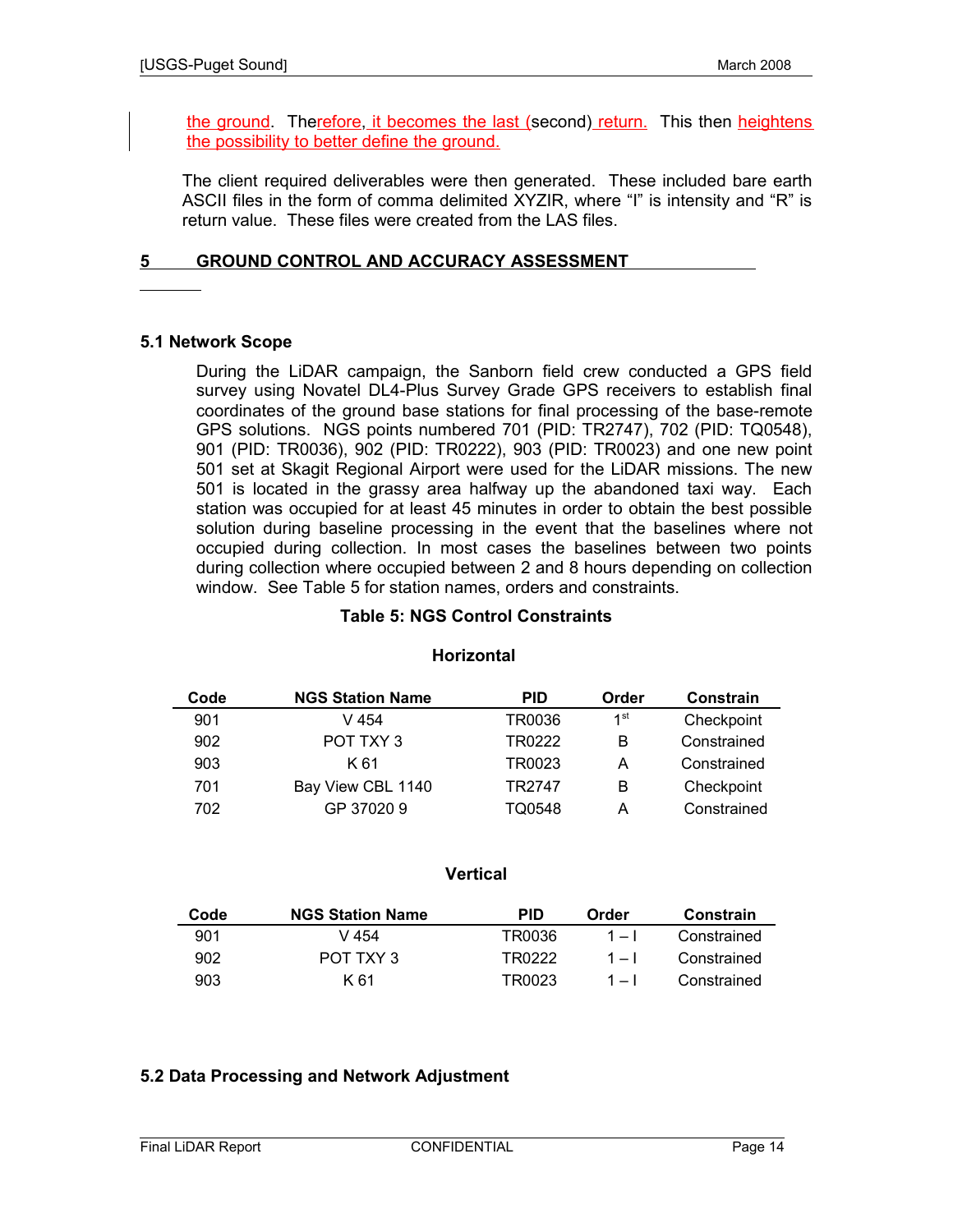The static baselines created between points 501, 701, 702, 901, 902 and 903 were processed using Trimble Geomatics Office™ (Ver. 1.62) software. Fixed bias solution was obtained for the baselines. The broadcast ephemeris was used, since the accuracy and extent of the network does not warrant the use of the precise ephemeris. The results were satisfactory; therefore, fulfilling project specifications for first order control network. See Table 6 for loop closure summary.

## **Table 6: Survey Loop Closure Summary**

| Loop                    | $\Delta$ Horiz (cm) $\Delta$ Vert (cm) Dist. (ft) ppm |         |                |  |
|-------------------------|-------------------------------------------------------|---------|----------------|--|
| 501-701-702-902-901-903 | 0.50                                                  | $-0.20$ | 242883   0.257 |  |

## **5.3 Final LiDAR Verification**

The LiDAR data was evaluated using a collection of 60 GPS surveyed checkpoints. Although 60 points where collected, the resulting LiDAR terrain in areas of 15 points proved unaccepted for proper statistical analysis in these areas resulting in the dismissal of these points. 20 points were collected in each bare earth, low grass, and urban vegetation classes, see Figure 6 for diagram of the locations of the checkpoints. The LiDAR data was compared to each of these classes and Tables 7 through 10 indicate the results for each point and the overall results as it compares to the LiDAR data set.



**Figure 6: Survey Checkpoint Diagram**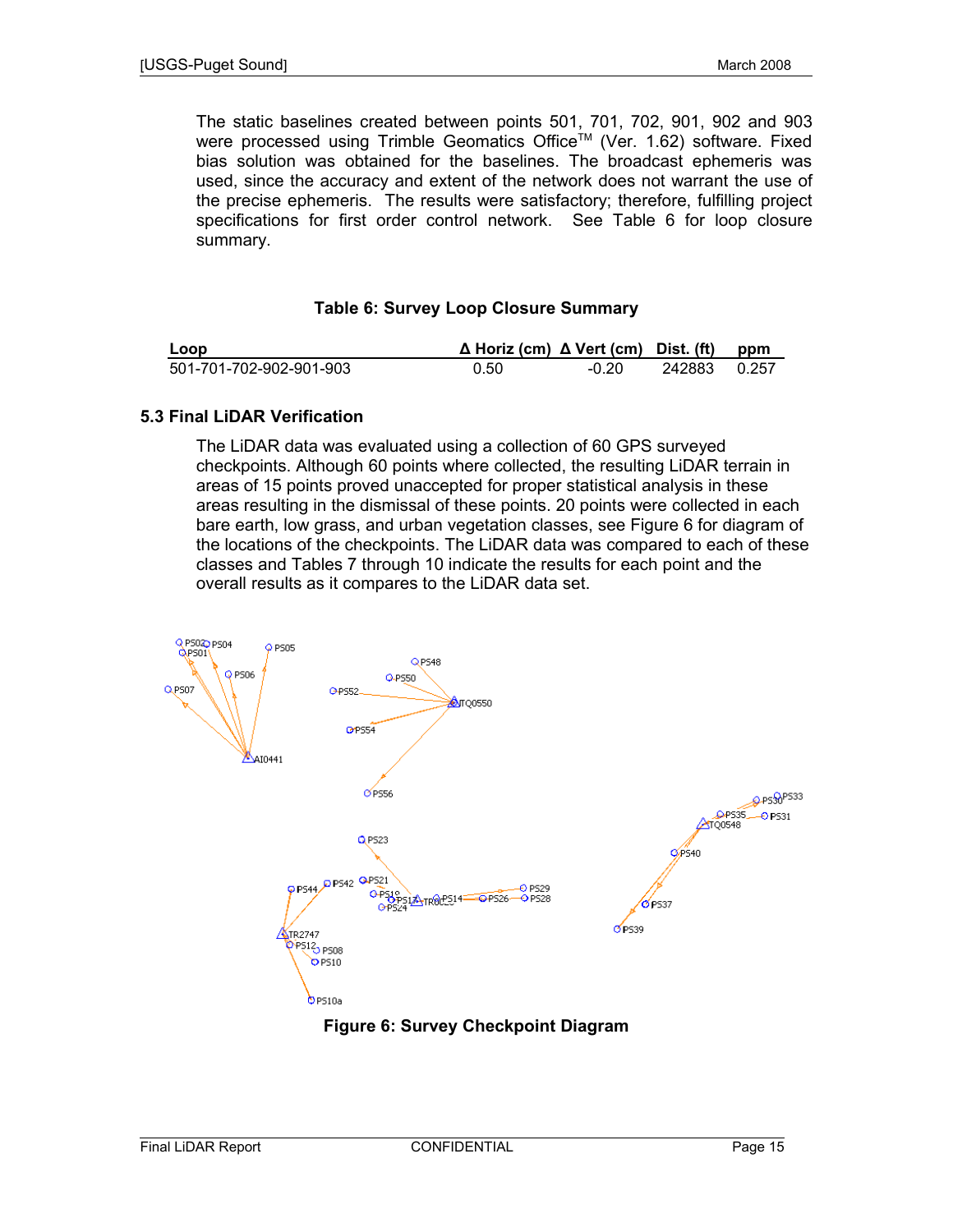| (Elevations are in Feet) |            |         |         |                 |
|--------------------------|------------|---------|---------|-----------------|
| Easting                  | Northing   |         |         | Dz              |
| 1201880.778              | 732165.224 | 448.267 | 448.830 | $+0.563$        |
| 1176038.808              | 701444.678 | 10.983  | 11.480  | $+0.497$        |
| 1185522.554              | 726134.174 | 40.831  | 41.220  | $+0.389$        |
| 1243771.006              | 729886.075 | 130.342 | 130.700 | $+0.358$        |
| 1183544.370              | 732967.289 | 70.945  | 71.250  | $+0.305$        |
| 1216632.565              | 711721.539 | 75.103  | 75.310  | $+0.207$        |
| 1201899.338              | 731868.691 | 439.221 | 439.140 | $-0.081$        |
| 1341756.983              | 720283.493 | 820.833 | 820.640 | $-0.193$        |
| 1341753.971              | 720171.419 | 819,600 | 819.180 | $-0.420$        |
| 1324578.231              | 709638.355 | 477.341 | 476.750 | $-0.591$        |
| 1324592.355              | 709609.361 | 475.804 | 475.100 | $-0.704$        |
| 1286695.579              | 700697.045 | 96.943  | 96.180  | $-0.763$        |
| 1286693.522              | 700617.040 | 97.887  | 96.960  | $-0.927$        |
|                          |            |         |         | Known Z Laser Z |

## **Table 7: Block 1 Checkpoint Results (Elevations are in Feet)**

| Average dz        | $-0.105$ |
|-------------------|----------|
| Minimum dz        | $-0.927$ |
| Maximum dz        | $+0.563$ |
| Average magnitude | 0.461    |
| Root mean square  | 0.518    |
| 95% confidence    | 1.015    |
| Std deviation     | 0.528    |

## **Table 8: Block 2 Checkpoint Results**

| Number                   | Easting                                       | Northing Known Z Laser Z Dz |  |  |
|--------------------------|-----------------------------------------------|-----------------------------|--|--|
| 3.                       | 1229819.874 655085.001 164.304 165.070 +0.766 |                             |  |  |
| Average dz<br>Minimum dz | -0.766<br>-0.766                              |                             |  |  |
| Maximum dz               | $-0.766$<br>Average magnitude 0.766           |                             |  |  |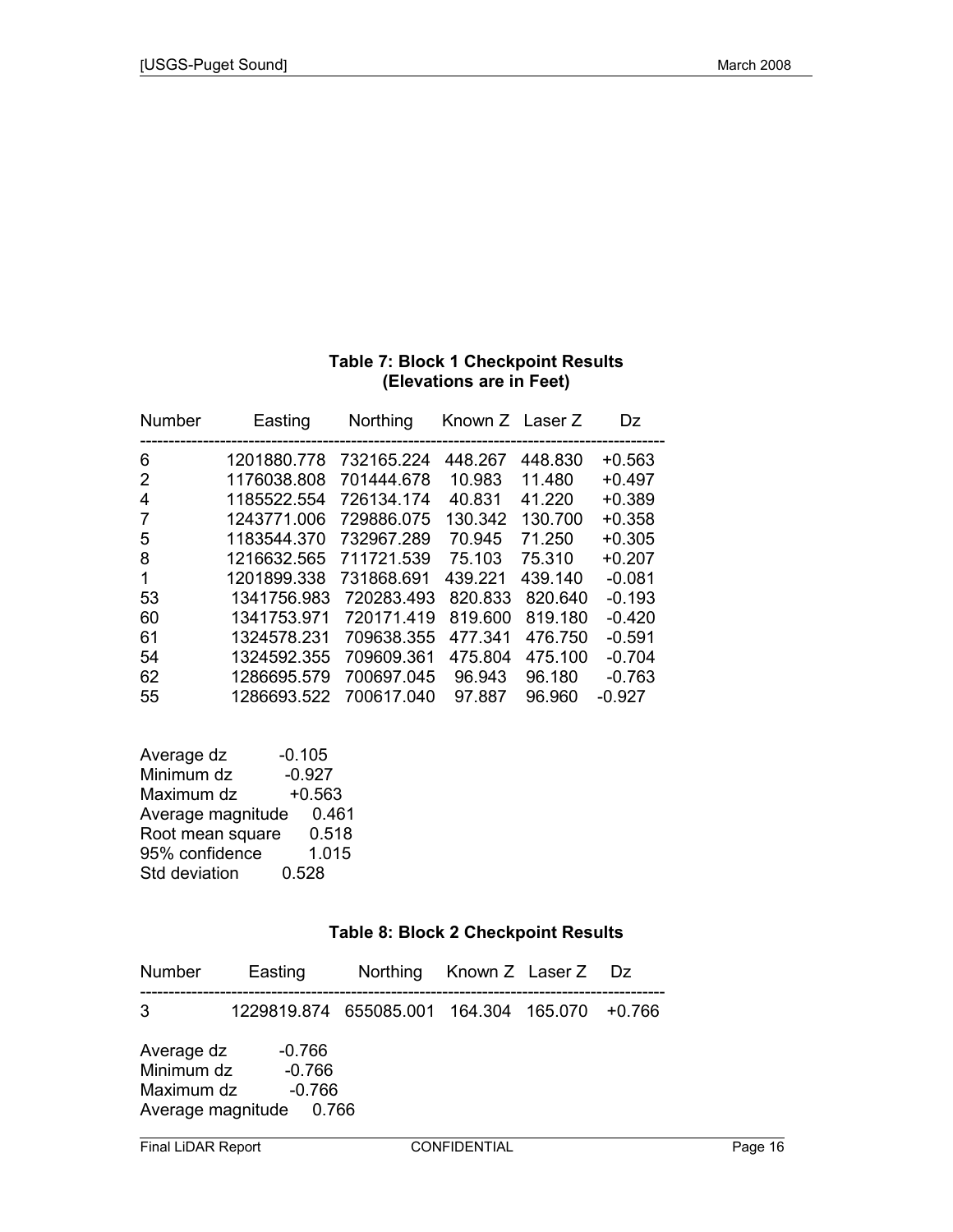Root mean square 0.766 95% confidence 1.501 Std deviation 0.000

Given that there was one valid check point in this block, the statistical analysis of this block was not sufficient to valid the accuracy of the data set. But given the statistics of all the other blocks and the uniformity of the data set, it would be indicative that this block would fall within specification for the project.

| Number                 | Easting                    | <b>Northing</b> | Known Z Laser Z |         | Dz       |  |
|------------------------|----------------------------|-----------------|-----------------|---------|----------|--|
| 30                     | 1306866.936                | 573731.593      | 383.322         | 383.860 | $+0.538$ |  |
| 29                     | 1313918.067                | 564417.917      | 350.788         | 351.320 | $+0.532$ |  |
| 21                     | 1306859.342                | 573464.003      | 381.423         | 381.780 | $+0.357$ |  |
| 28                     | 1326060.583                | 560219.558      | 97.823          | 98.120  | $+0.297$ |  |
| 18                     | 1356264.518                | 561595.185      | 127.041         | 127.310 | $+0.269$ |  |
| 20                     | 1314029.610                | 564451.931      | 355.598         | 355.720 | $+0.122$ |  |
| 23                     | 1319264.298                | 555229.165      | 69.704          | 69.420  | $-0.284$ |  |
| 16                     | 1257635.194                | 530247.614      | 17.256          | 16.780  | $-0.476$ |  |
| 13                     | 1257742.490                | 530247.113      | 17.278          | 16.730  | $-0.548$ |  |
| 15                     | 1274541.359                | 518593.631      | 21.497          | 20.860  | $-0.637$ |  |
| 14                     | 1272188.308                | 493155.666      | 11.550          | 10.890  | $-0.660$ |  |
| 17                     | 1343316.175                | 559234.020      | 90.501          | 89.830  | $-0.671$ |  |
| 11                     | 1272276.925                | 493021.819      | 9.834           | 9.060   | $-0.774$ |  |
| 10                     | 1275689.895                | 526416.772      | 29.129          | 28.330  | $-0.799$ |  |
| Average dz             | $-0.195$                   |                 |                 |         |          |  |
| Minimum dz<br>$-0.799$ |                            |                 |                 |         |          |  |
| $+0.538$<br>Maximum dz |                            |                 |                 |         |          |  |
|                        | 0.497<br>Average magnitude |                 |                 |         |          |  |

## **Table 9: Block 3 Checkpoint Results**

95% confidence 1.048 Std deviation 0.517

Root mean square 0.535

#### **Table 10: Block 4 Checkpoint Results**

| Number | Easting                                  | <b>Northing</b> | Known Z Laser Z |        | Dz.      |
|--------|------------------------------------------|-----------------|-----------------|--------|----------|
| 23     | 1319264.298 555229.165 69.704            |                 |                 | 69.940 | $+0.236$ |
| 24     | 1387280.585 561266.400 202.654 202.910   |                 |                 |        | $+0.256$ |
| 25     | 1415365.655 561665.178 194.354 194.360   |                 |                 |        | $+0.006$ |
| 26     | 1414590.786 568240.904 1080.900 1079.570 |                 |                 |        | $-1.330$ |
| 32     | 1387326.028 561279.126 202.524 202.900   |                 |                 |        | $+0.376$ |
| 33     | 1415308.146 561682.943 191.751 190.650   |                 |                 |        | $-1.101$ |
| 34     | 1535212.986 610839.148 490.414 490.360   |                 |                 |        | $-0.054$ |
|        |                                          |                 |                 |        |          |